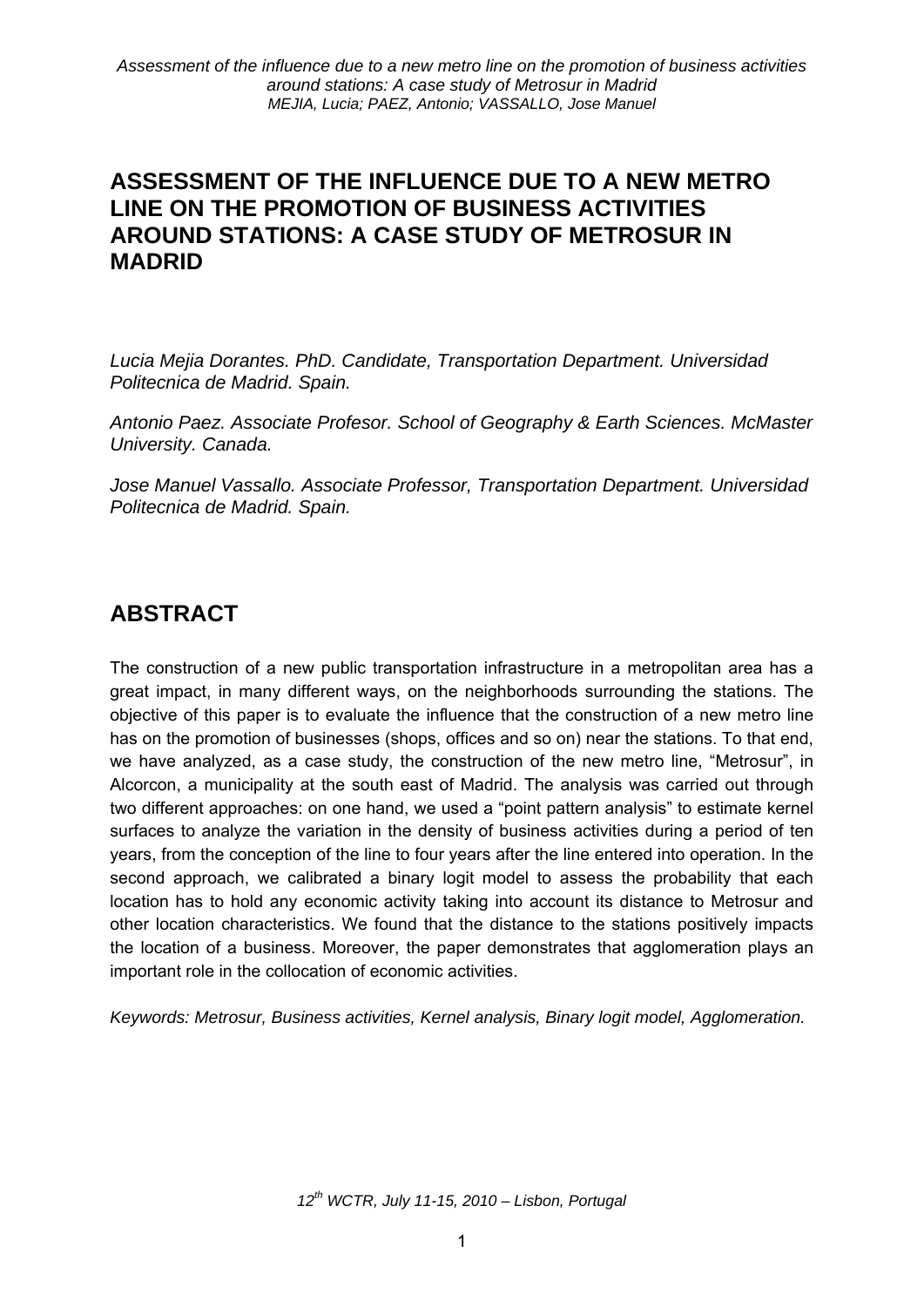# **INTRODUCTION**

Public transportation infrastructure in urban areas has a significant impact. Banister and Berechman (2000) classify those varied effects, among other things on: transportationrelated effects, land-use effects, and effects on jobs and business activities. Moreover, researchers such as Mas and Maudos (2004) have shown that transportation infrastructure does not only have significant effects on the area directly influenced by it, but also on areas close or connected to it.

Those effects can be classified as short-term and long-term (Boarnet, 2006). Short-term effects are those related to reductions in travel time for the population living or working around the infrastructure. Long-term effects are mostly those stemming from agglomeration economies caused by the existence of positive externalities that improve the efficiency of firms due to economies of scale (Fujita, 1989; Graham, 2005).

Commuter rail and metro stations often have positive rather than negative effects. A greater number of metro stations increase the accessibility to public transportation for the people living nearby and reduce their travel time to other destinations in urban areas. Similarly, business activities (both offices and shops) near the stations also enjoy some advantages. On the one hand, jobs and shops are now more accessible for those coming from any destination. On the other hand, business activities close to the stations —especially shops can take advantage of the increase in the number of people who pass by near the shops in their way to or from the stations. Moreover, metro stations could have also negative effects caused by such externalities as greater noise and damage to the urban landscape. The effects described above depend on the type of transport infrastructure (Inc, 1998; Mas and Maudos, 2004)*,* its location, and its specific characteristics.

Literature, both theoretical and empirical, on industrial location shows that the location of firms is not a random process, but rather the result of an analysis aimed at maximizing location benefits for individual firms, where the location decision is based on the future profits that a firm expects to earn in that location (Holl, 2004). This theory, known as the Industrial Location Theory, was first proposed by Alfred Weber (1869-1958) and it has evolved from a simple matter of transportation costs into more complex location patterns. In this respect, such authors as Mori and Nishikimi (2002) point out that there is a process of reciprocal reinforcement between industrial agglomeration and transport. In spite of that, the location of businesses does not depend only on a reliable transportation infrastructure by itself, but also on a combination of factors which include, among others: firms agglomeration, labor market characteristics, land market, and enhancement of environmental quality (Banister and Berechman, 2001). Authors suggest that agglomeration is caused by clustering of firms which eventually become employment nodes. Over the time, those nodes define urban form (Maoh and Kanaroglou, 2007).

In effect, economic development and economic growth are the result of the long-term increase in economic activities which can be attributed in part to the direct impact of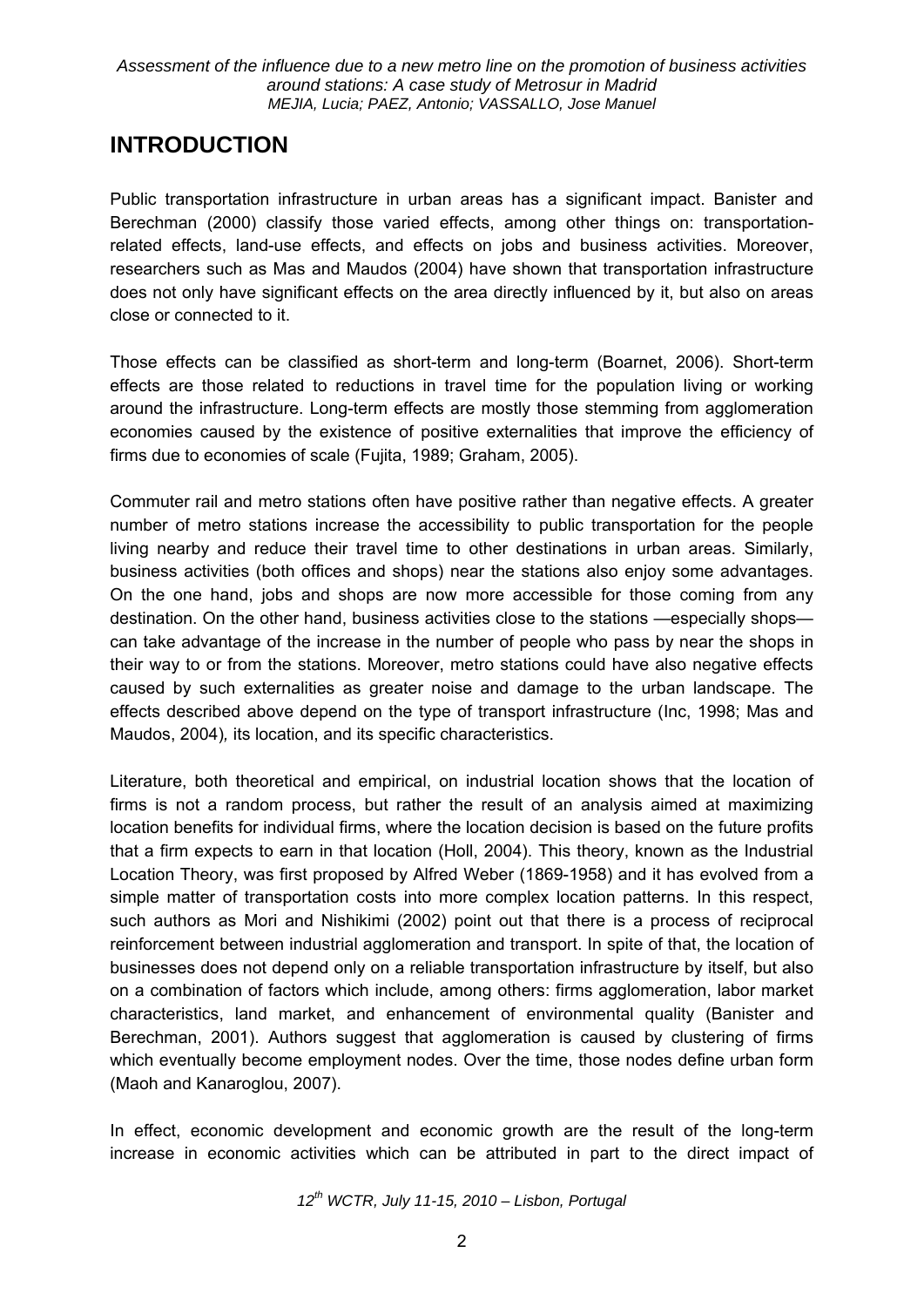improvements in the transportation infrastructure, such as travel time reductions that promote industrial agglomeration. However, economic development requires a social and political framework that prompts such economic growth. Banister and Berechman (2001) propose that the analysis of such a framework will include the study of:

- Political factors related to policy actions and institutional support.
- Availability of funds for investment and its efficient implementation.
- Economic conditions such as labor force and other positive externalities.

Some researchers point out that due to agglomeration economies and the advantages of easy access, most business activities are concentrated very close to transportation stations (Inc, 1998). However, scarce research has been proposed to evaluate in detail the benefits due to a transport infrastructure, taking into account the type of businesses affected, and demographic and economic characteristics (Vuchic, 2005). Measuring the economic impact caused by transportation infrastructure is complicated since information and data are not always available at the local or regional levels (Melo and Graham, 2009; Maoh and Kanaroglou, 2007).

The goal of this paper is to assess the effect that an increase in accessibility caused by the construction of a new metro line may have on changes in the density of business activities close to new stations. We conducted the analysis for the case study of Alcorcon, which is located at the south of Madrid, focusing on Metro line 12 (known as Metrosur). Our approach was twofold. First, we carried out the analysis from 1998 to 2007 based on a Point Pattern analysis. And second, we calibrated a binary logit model to account for the probability that each establishment has to be in use or vacant, taking into account location, demographic and other neighboring characteristics. We found that business activities have increased in neighborhoods where the original business activity had not been of great importance, that being closer to a Metrosur station positively influences the probability to locate any commercial activity within the municipality of Alcorcon and finally, that economic clusters play an important role in the location pattern. This paper contributes to the literature because it combines geostadistical techniques with discrete choice analysis for the case study of Alcorcon, a municipality within the Madrid region.

The paper is organized in the following way. The first section, after the introduction, shows the characteristics of Madrid Metropolitan Area and describes the main characteristics of Alcorcon and Metrosur. The second section defines the objectives of the research and describes the methodology used. The third section describes the results. The last section discusses the results and offers the main conclusions.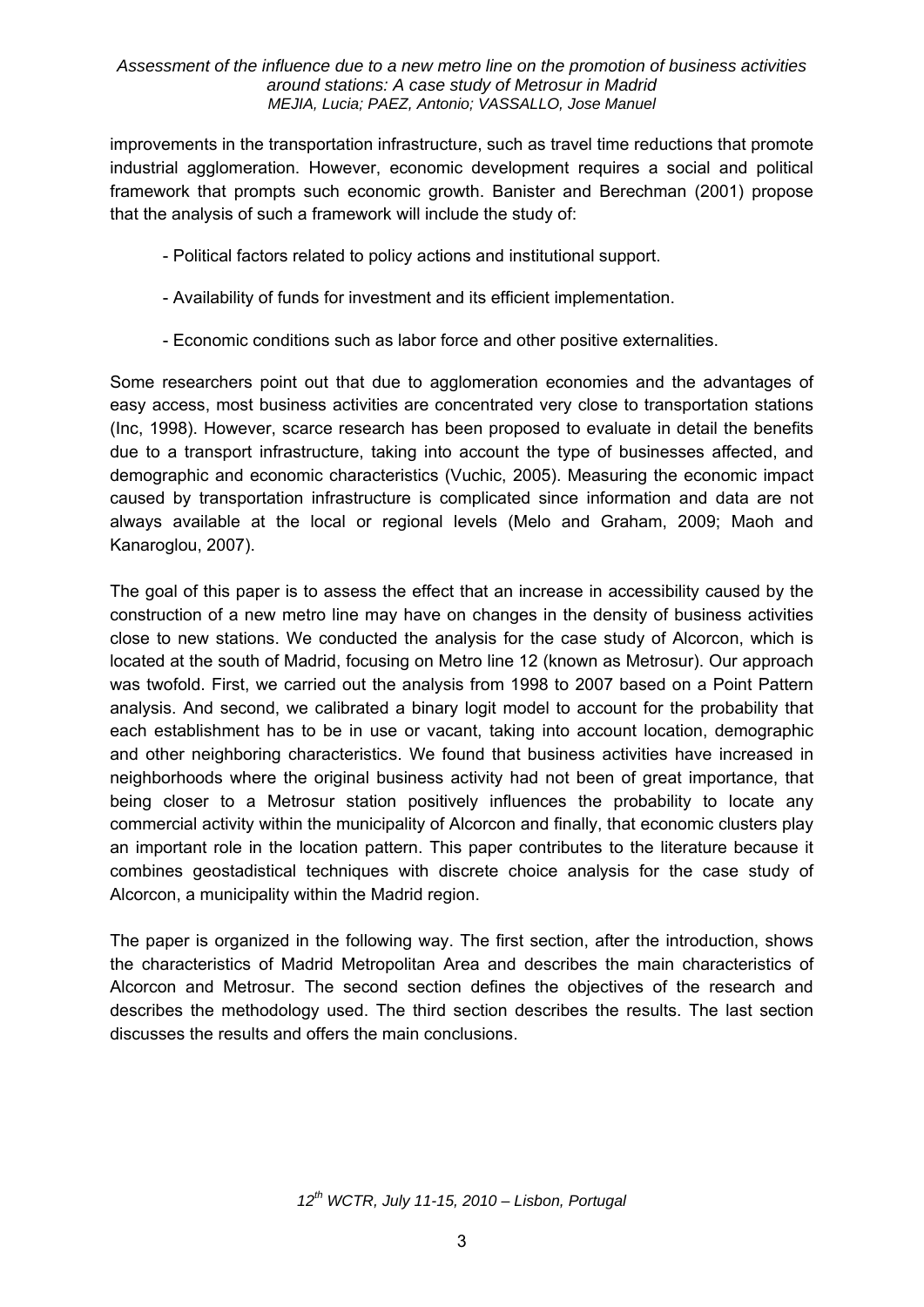## **THE ROLE OF METROSUR IN THE MADRID METROPOLITAN AREA**

### **Characteristics of Madrid Metropolitan Area**

Almost six million people live in the Madrid Metropolitan Area (MMA) (Consorcio Regional de Transportes de Madrid, 2006), which is made up of a huge economic and social pole (Madrid City with a population slightly over three million) at the centre and a set of small and medium cities around this central population pool. Those cities are connected to Madrid City through both private and public means of transportation.

In the last three decades, the municipality of Madrid itself has substantially constrained new real estate development inside Madrid City, which has prompted high real estate prices in the city. Due to this fact, some municipalities outside of, but surrounding Madrid City, have promoted large real estate developments in order to increase the supply of affordable housing. As a consequence of this, some municipalities, which four decades ago were small villages with little connection to Madrid City, became in only few years satellite cities with large populations, places where people lived who commuted everyday to Madrid City. The most impressive growth occurred in five municipalities located to the southeast of Madrid (Alcorcon, Mostoles, Leganes, Getafe and Fuenlabrada); especially remarkable if one takes into account that the population of all these municipalities is almost 1 million, whereas the population of Madrid City is slightly over 3 million.



Figure 1 - Map of Madrid City and the Surrounding Municipalities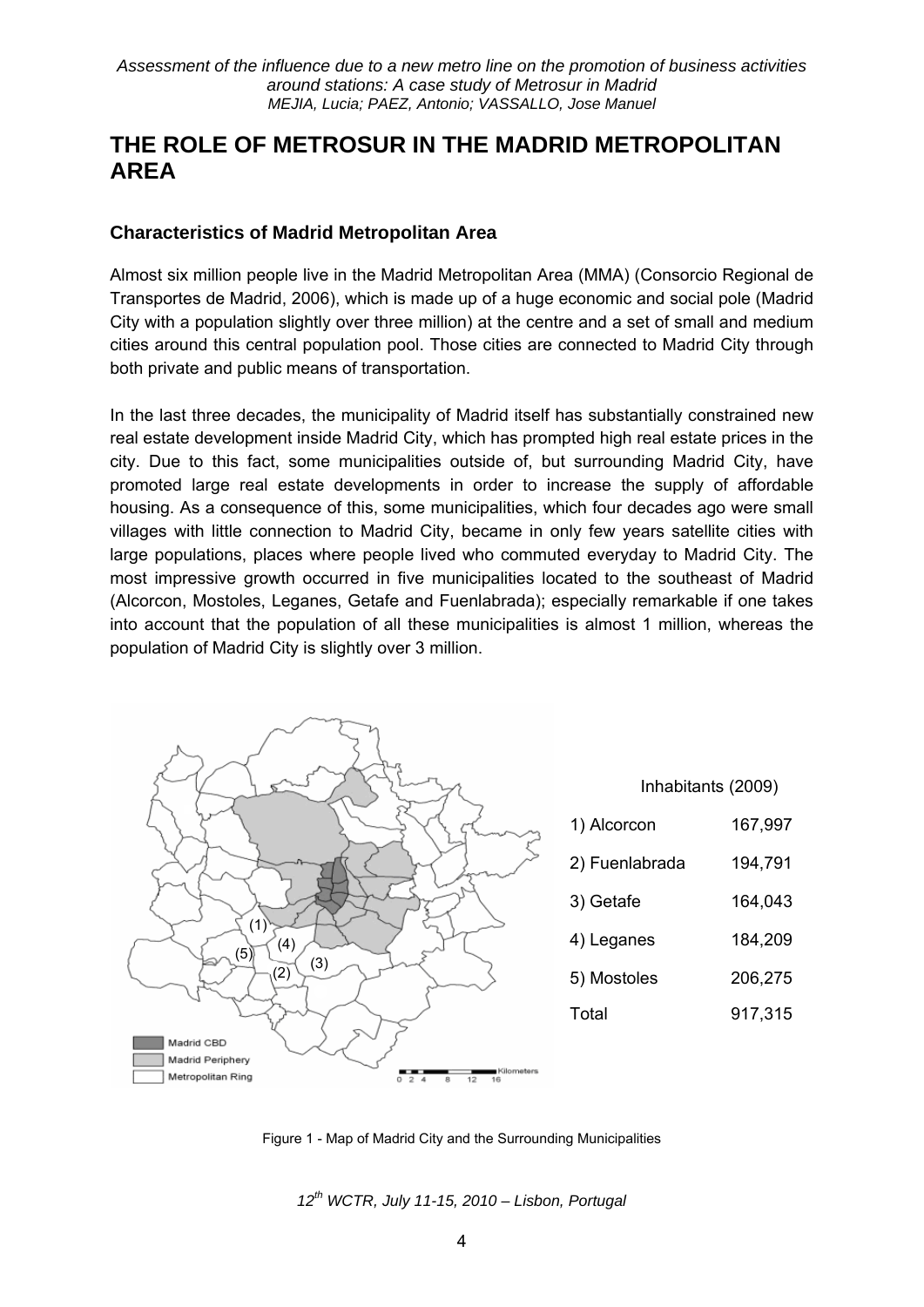Figure 1 shows the location of these municipalities within the MMA (see the location of the different municipalities connected by Metrosur). The shaded areas represent Madrid City. The darkest shaded areas show the central districts of Madrid City, while the areas that are only slightly shaded show the outer districts of Madrid City. Until recently, the metro system of Madrid City did not extend beyond the Madrid City limits so as to reach other municipalities (shaded areas).

The urban areas of the five municipalities mentioned before are neither connected to each other, nor connected to the City of Madrid. In other words, between each city there remain large areas where there is still undeveloped land. The transportation systems in these cities used to be focused on connecting these municipalities to the City of Madrid through both commuter trains and regional buses. The public transportation networks linking these five municipalities used to be extremely poor.

One of the most important problems of those municipalities is that they are basically "dormitory" cities where most of their inhabitants commute everyday to Madrid City. Consequently, jobs and business activities are, in these municipalities themselves, noticeably scarce.

### **The construction of METROSUR**

Owing to that fact, the Regional Government of Madrid decided to adopt some measures to promote a more balanced growth of those municipalities intending to foster economic activities through promoting greater accessibility to transportation and a better linkage among these five municipalities around Madrid City. To that end, it was decided to build a new circular metro line (named Line 12 or Metrosur) linking the five municipalities of the southeast of Madrid (Alcorcón, Móstoles, Fuenlabrada, Getafe and Leganes). The line was built entirely underground in order to minimize the negative environmental impact. This was the first time that the metro network was extended beyond Madrid City itself (see Figure 2).

This new line, which contains 28 stations, is connected to the metro network of the central city through Line 10. It also shares six transfer stations with the commuter rail lines "Cercanias". The construction of Metrosur began in 1999 and its operation started in April 2003. It is a circle line of about 54.6 km, and its construction cost was about 52.7 million €/km, including the trains (Melis, Arnaiz, Trabada, et al, 2003).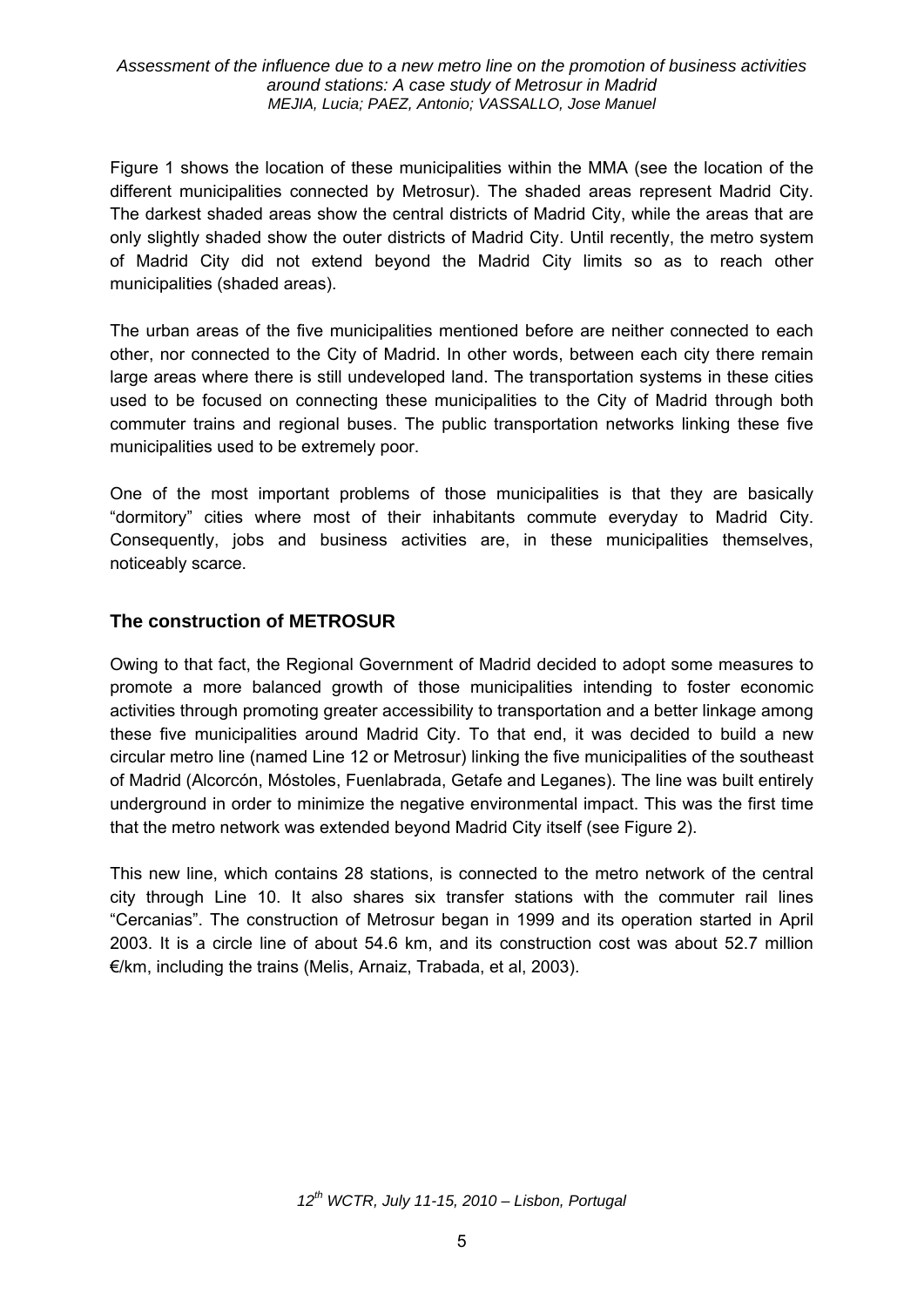![](_page_5_Figure_1.jpeg)

Figure 2 - Map of Metrosur and its connection to Madrid City

One of the most ambitious objectives of building Metrosur was that of boosting business activities in the five municipalities. The aim was to turn these municipalities from mere "dormitory" cities into cities with a better balance between population and jobs.

## **The Municipality of Alcorcon**

Alcorcon is the closest municipality to the city of Madrid. It is served by Metrosur through four metro stations (*Puerta del Sur, Parque de Lisboa, Alcorcon Central, Parque Oeste*); by the metro line 10 (L10) through the final station *Puerta del Sur*, which is also the transfer station to Metrosur; by the commuter train through three stations (*Las Retamas, Alcorcón Central, San José de Valderas*), where *Alcorcon Central* is the transfer station to Metrosur; and by different interurban buses.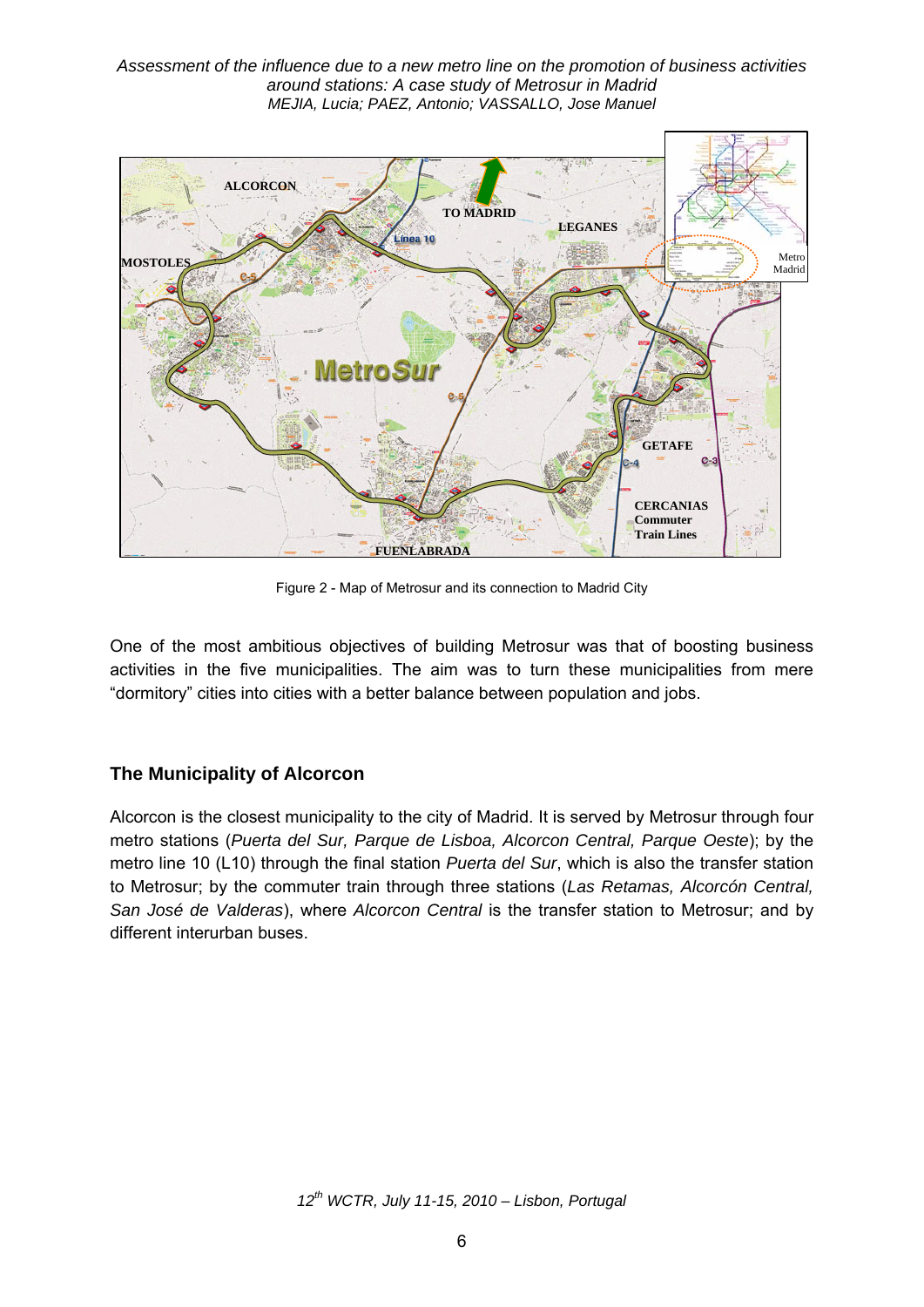![](_page_6_Figure_1.jpeg)

Figure 3 – Alcorcon 2006 aerial view. It can be noticed different transport infrastructure: highways (A-5, M-40, M-50, M-406, M-501) Metrosur line 12 (yellow), Metro line 10 and the commuter train Cercanias (red dot line) (Comunidad de Madrid, 2009).

![](_page_6_Figure_3.jpeg)

Figure 4 – Metrosur stations within Alcorcon (Melis, Arnaiz, Trabada, et al, 2003)

# **OBJECTIVES AND METHODOLOGY**

The goal of this research is to answer the question: did the construction of Metrosur influence the location of business activities in Alcorcon? More specifically the objectives of this research are the following:

$$
12^{th}
$$
 WCTR, July 11-15, 2010 – Lisbon, Portugal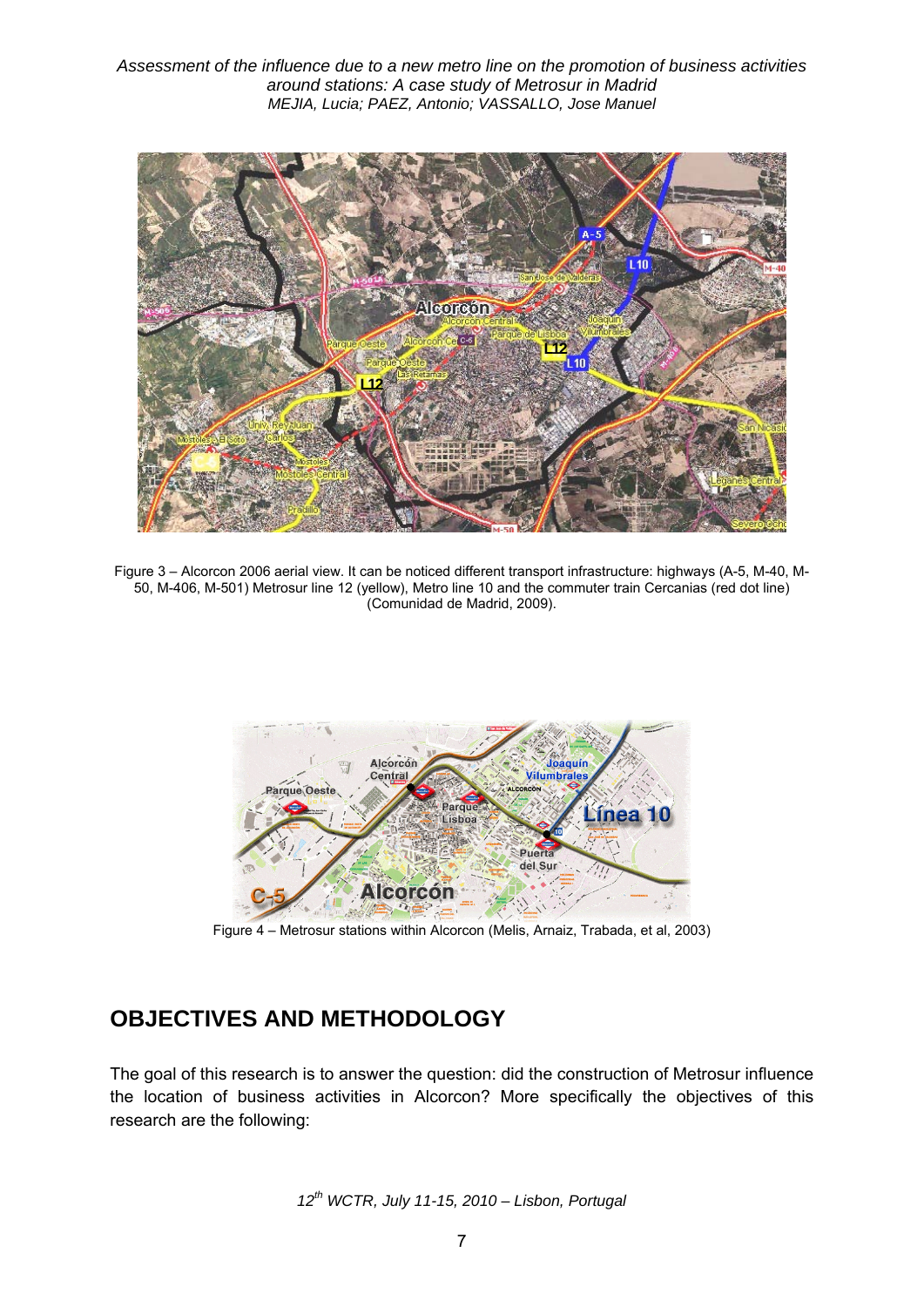- 1. To assess the location of business activities across the 1998-2007 period through kernel density surfaces and to illustrate how establishments have impacted on urban form.
- 2. To evaluate whether Metrosur has positively impacted on the location of business activities close to the stations or not, and to quantify its influence through a binary logit model.
- 3. To evaluate if firms are benefited by locating close to others, creating firm clusters.

## **Methodology**

Our research evaluates how the location of business activities (offices, shops, industrial and so on) evolves throughout the years both before, and after, the inauguration of Metrosur and it assesses if factors such as the distance to Metrosur and its proximity to other firms influence decision of where to open any economic activity. The data about business activities was obtained from the Bureau of Statistics of the Region of Madrid. We analyze the evolution of business activity within Alcorcon over a period of ten years (1998 to 2007), from the time the construction of the metro-line was planned to four years after the inauguration of the line.

This research uses two different approaches: a point pattern analysis and a binary logit model. They are detailed in the following paragraphs.

## *Point pattern analysis*

There are different statistical methods to analyze urban patterns. One of them is the point pattern analysis, which evaluates the distribution of events over an urban area. To analyze the firm location evolution over time and its clustering, the kernel estimation method for point pattern analysis was used. Kernel surfaces are a powerful tool for the exploration of the spatial and temporal characteristics of clustering (Maoh and Kanaroglou, 2007). It generates density surfaces that show where point features are concentrated. It allows identifying zones where firms have increased or decreased its activity. In this case, the outcome is a continuous surface which represents the number of firms per square meter and its evolution from 1998 to 2007.

To conduct the analysis, we used a Geographic Information System (GIS). GIS integrates the information to be managed under one system (Cressie, 1991). GIS provides important tools for transportation research and planning because it facilitates the calculation of distances and densities (Hsiao, Lu, Sterling and Weatherford, 1997).

There are two different approaches to distance evaluation. The simplest approach consists of drawing concentric circles around each point analyzed using ordinary Euclidean distance (Figure 5a). However, this approach underestimates the distance walked through the street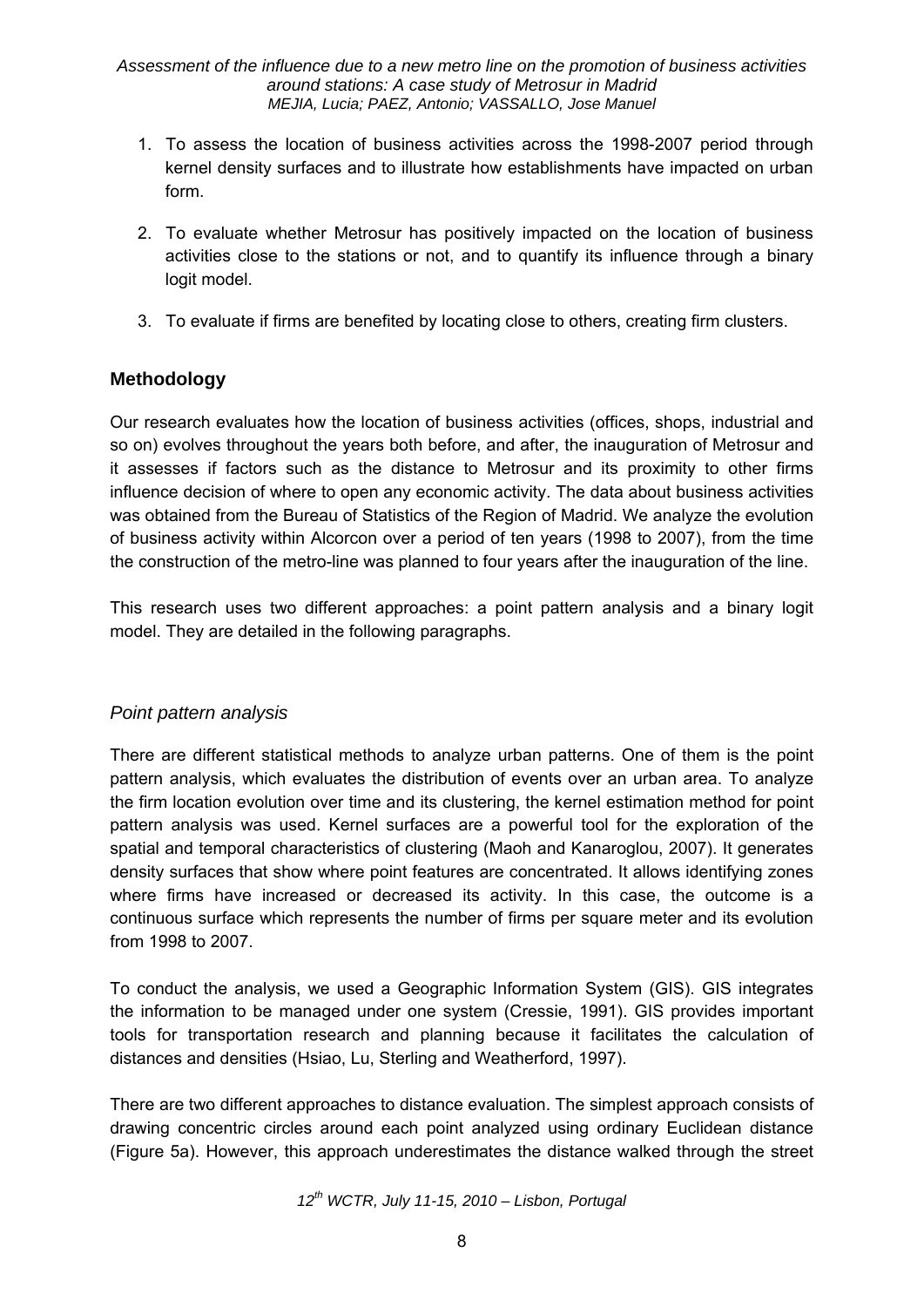network (Gutiérrez and García-Palomares, 2008). The second and more sophisticated approach consists of calculating the walking distance over the street grid. This is the way in which the distance to the business activities (shops, offices industrial and so on) from the Metro or from other transport infrastructure have been calculated in this research. Figure 5b shows, for a Metrosur station with two exits, how the catchment areas of those who walk to the station from 150 meters up to 500 meter, have been estimated. It is notable how neither of these areas has anything to do with the concentric circles drawn according to Euclidean distance.

![](_page_8_Figure_2.jpeg)

Figure 5 – Example of catchment areas using Euclidean distance (a) and street network (b) for 150 m and 500 m

Different analysis note that the characteristics of the street network determine the attractiveness of the stations because most of the riders access the stations by walking. For example, traditional street patterns (narrow roads with frequent crossings) enhance pedestrian access. However, newly developed areas designed for private transport (longer and wider roads, irregular patterns) limit pedestrian access to the stations (Hsiao, Lu, Sterling and Weatherford, 1997; Gutiérrez and García-Palomares, 2008).

### *Binary Logit Model approach*

The proposed model assesses the opportunity that each location has to be in use by any firm, according to different independent variables, presented in table 1, using the information we have for the year 2007. The analysis was carried out through random utility models, specifically, a conditional logit model, developed by McFadden in 1974. The endogenous term is a dummy variable, which takes the value of 1 if the location is occupied by any type of business activity and zero otherwise. The proposed model indirectly measures if that location maximizes each business' opportunities.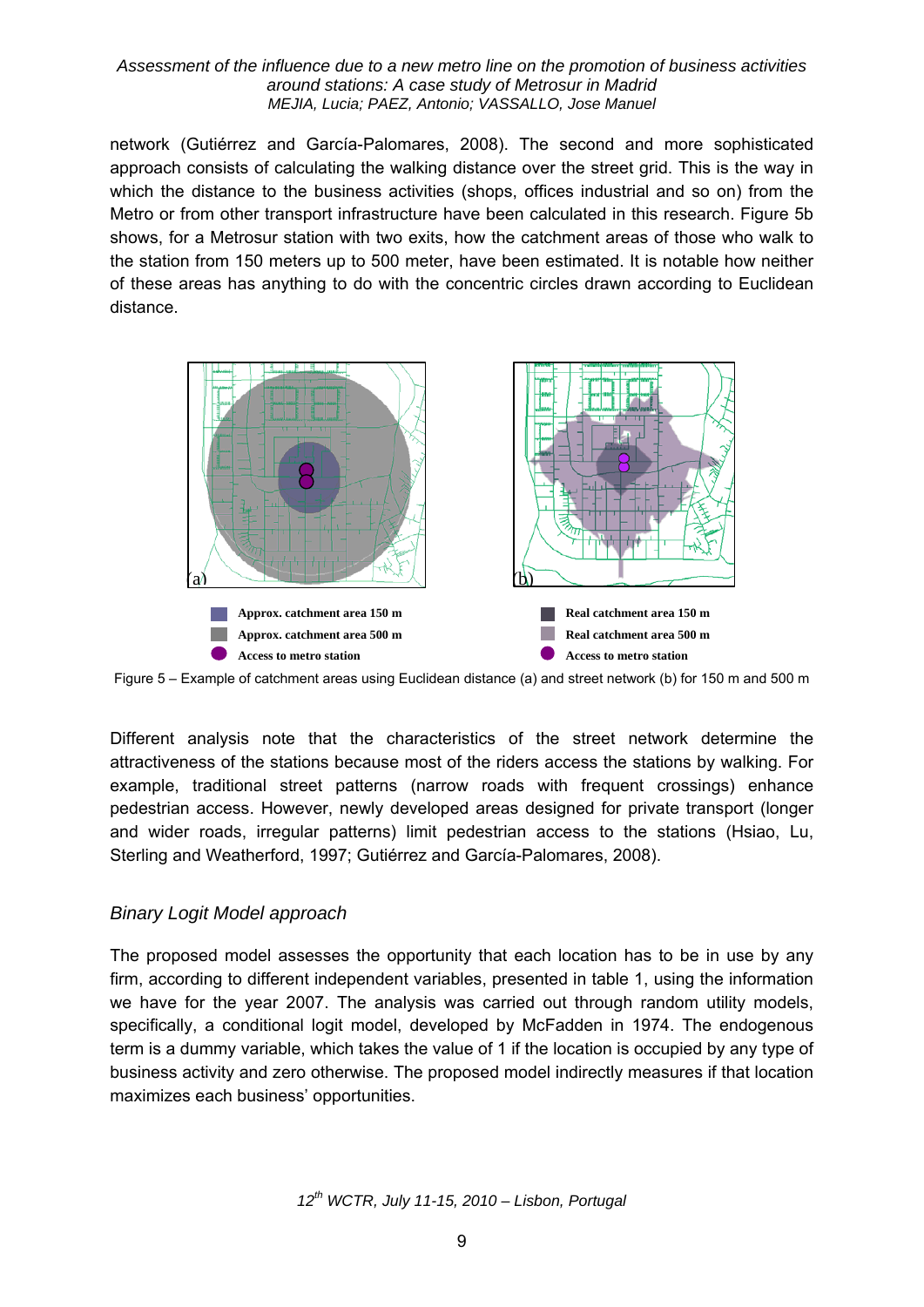$$
Y_i = 1
$$
 if  $Y_i^* = \text{Max}(Y_1^*, Y_2^*, \dots, Y_m^*)$   
\n
$$
Y_i = 0
$$
 otherwise (1)

The probability that each establishment is occupied is defined by a utility function. Utility is assumed to be a random function due to the impossibility to measure differences in perception and all the relevant variables (Ben-Akiva and Lerman, 1985). Maddala (1986) explains that the utility Yi for an alternative *i* for each establishment *n* may be expressed as the sum of a systematic utility and an error term.

$$
Y_i^* = V_i(X_i) + \varepsilon_i \tag{2}
$$

Where  $X_i$  is the vector of attributes for the i<sup>th</sup> location, and  $\varepsilon_i$  is the residual that captures the unobserved variations in the attributes of each location, tastes, and other characteristics to maximize, which are perceived by the one that makes the decision of where to locate that firm.

The residuals  $\varepsilon_i$  are independently and identically distributed. The function of probability is:

$$
prob(Y_i = 1|X) = \frac{e^{V_i}}{\sum_{j=1}^{m} e^{V_j}}
$$
\n(3)

Hence, for *N* firms, facing *m* location choices, we define:

| $Y_{ki}^*$       | the level of indirect utility that a location kth has for the jth firm |
|------------------|------------------------------------------------------------------------|
| $Y_{\rm ki} = 1$ | if the location kth is occupied by the kth firm                        |
| $Y_{ki} = 0$     | otherwise                                                              |

Therefore,

$$
Y_{kj}^* = \beta' X_{kj} + \alpha'_j Z_k + \varepsilon_i \tag{4}
$$

Where  $Z_t$  are the specific characteristics of each firm and  $X_{kj}$  is the vector of values of the attributes of the j*th* location perceived by the k*th* firm. Then, the probability that a certain location is not empty is:

$$
P_{kj} = prob(Y_{kj} = 1) = \frac{e^{\beta' X_{kj} + \alpha'_j Z_k}}{\sum_{i=1}^{m} e^{\beta' X_{ki} + \alpha'_i Z_k}}
$$
(5)

Which is the multinomial logit model. Further explanation of the conditional probability can be obtained at Maddala (1986).

The variables evaluated are described in table 1. Only in the case of Population Density and Street Density vectors, Euclidean distance was used.

$$
12^{th}
$$
 WCTR, July 11-15, 2010 – Lisbon, Portugal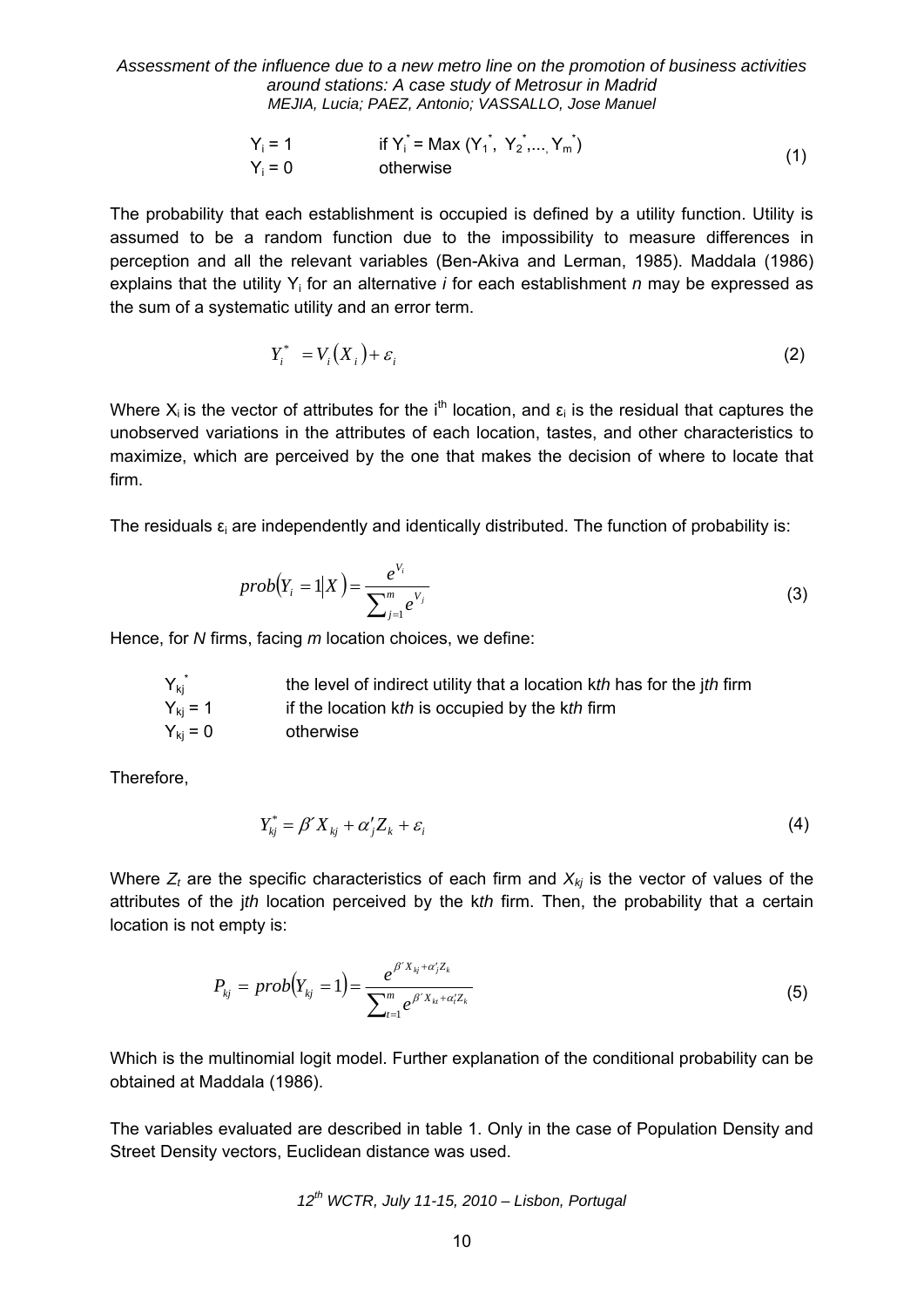A spatial distance weight matrix, W was used to obtain the business occupation vector. It accounts for the number of open establishments that each location has within a radius of 150 m. It is a measure of geographical clustering of business to analyze agglomeration economies.

Table I – Variables used in the specification of the logit model

| Variable      | <b>Description</b>                                                                                                              |
|---------------|---------------------------------------------------------------------------------------------------------------------------------|
| OC07          | 1 if any type of business activity is established in 2007 in that location. 0 if it is vacant                                   |
| <b>MS</b>     | Street network distance from each possible location to the closest Metrosur station<br>entrance, squared root                   |
| <b>CBD</b>    | Street network distance from each possible location to Alcorcon downtown, squared root                                          |
| <b>CER</b>    | Street network distance from each possible location to the closest commuter train station<br>(Cercanias) entrance, squared root |
| <b>INTBUS</b> | Street network distance from each possible location to the closest Interurban bus stop,<br>squared root                         |
| <b>POPD</b>   | Population density around 100m for each location, squared root                                                                  |
| <b>STRD</b>   | Street density around 100m for each location, squared root                                                                      |
| <b>WOC</b>    | Business occupation vector. It gives information related to how many business activities<br>are around 150m of each location    |

# **RESULTS**

In this section, we obtain the results and assess them. First, we analyze in detail the Kernel analysis. Then we show a summary of the results obtained through the Binary Logit analysis.

### **Business location density**

The results through kernel estimations suggest that there are important economic poles around the stations. Business activities were already located close to the stations, but as Metrosur started operating (2003) more economic activities were attracted which lead to an increase in business densities in the following years.

The figures illustrate how urban form has changed over the years. It is interesting to note that over the years, firms tend to increase their activity close to the stations (red stars). Meanwhile, the north pole of Alcorcon has not evolved in the same way.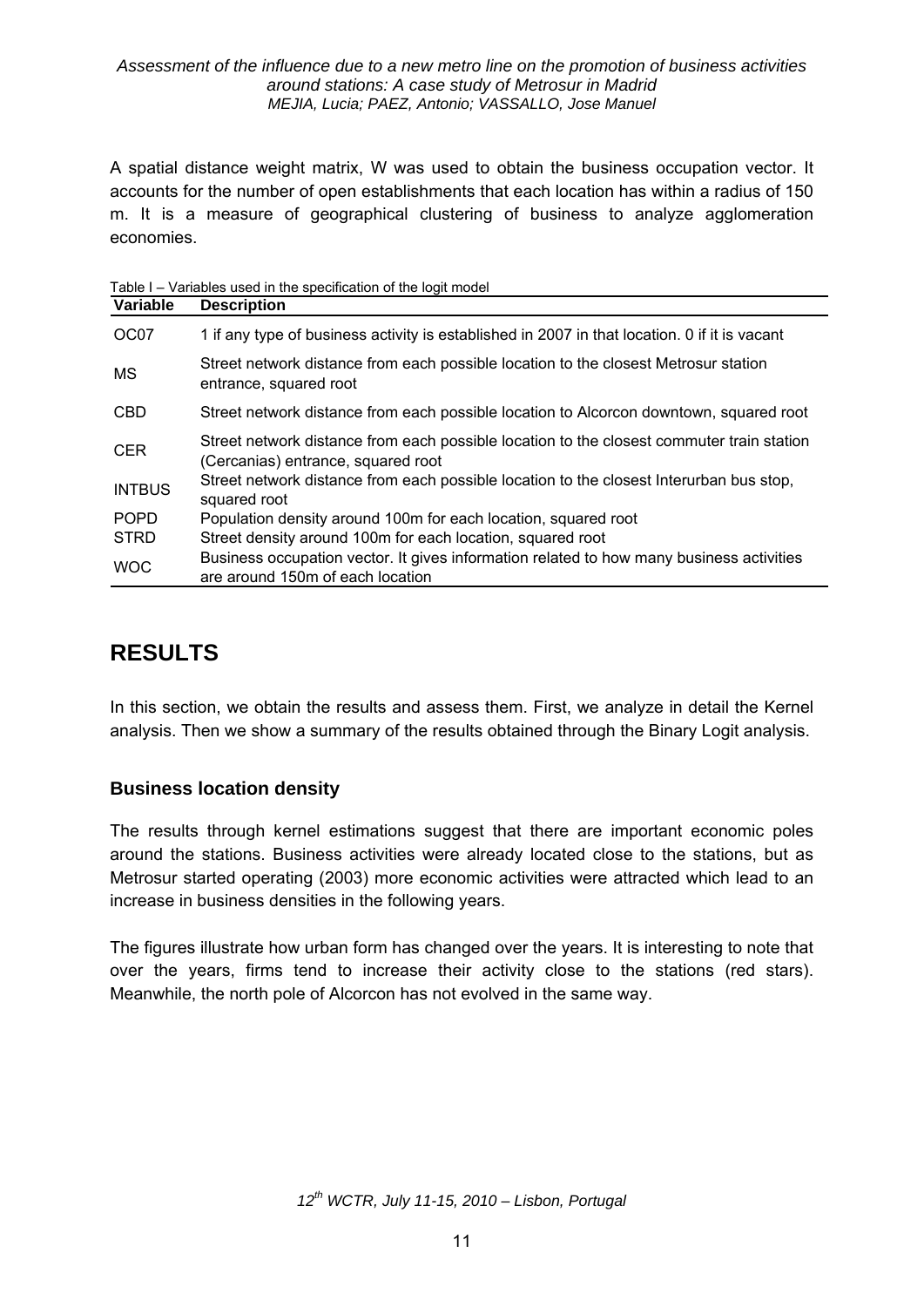![](_page_11_Figure_1.jpeg)

*12th WCTR, July 11-15, 2010 – Lisbon, Portugal*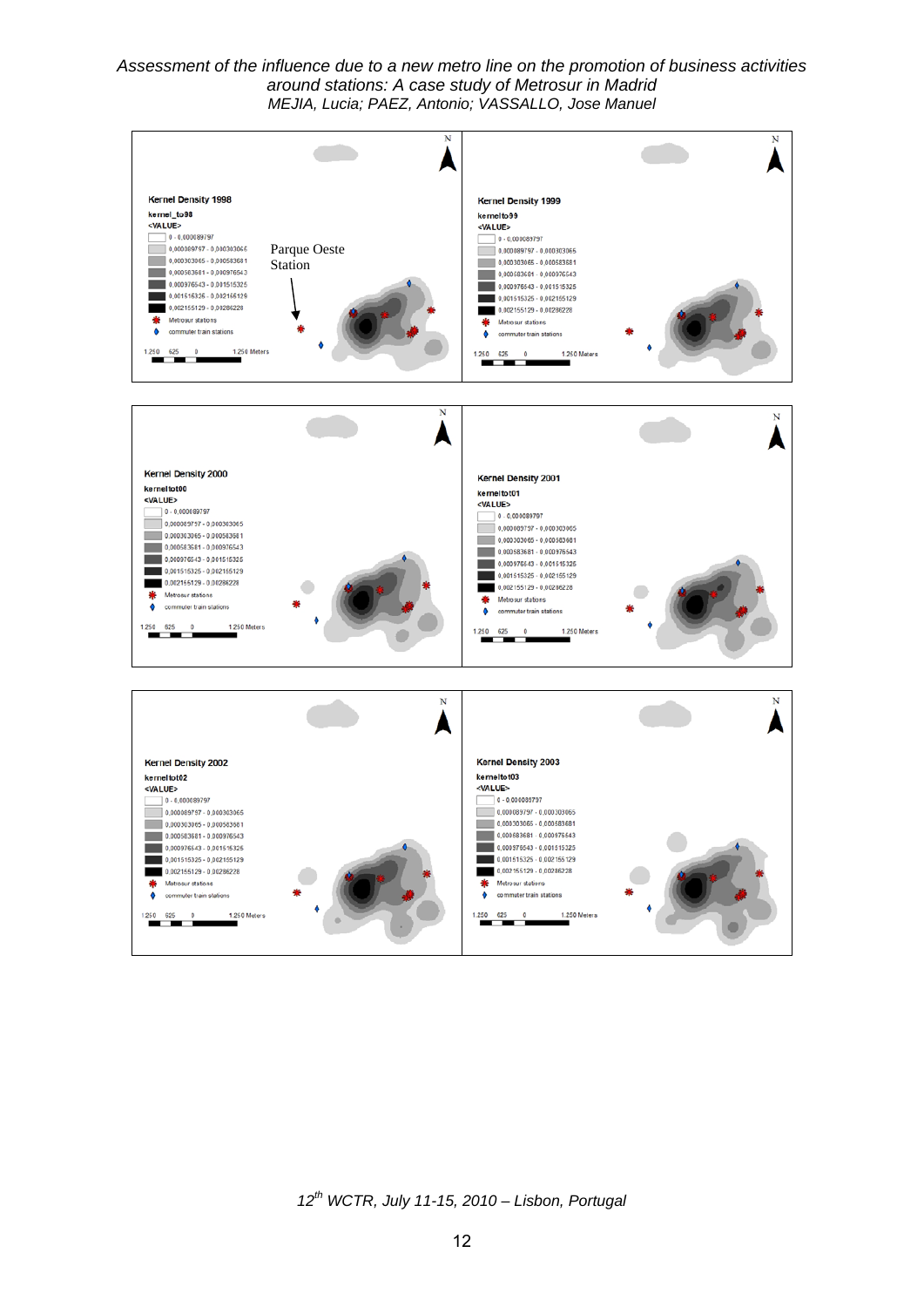![](_page_12_Figure_1.jpeg)

Figure 6 – business intensity surface for different years in Alcorcon

The characteristics of the neighborhood seem to have an important influence on the location of business activities. Neighborhoods with greater density of population are those made by apartment buildings, which are located in the core of Alcorcon. On the other hand, neighborhoods with low density of population are formed by detached-houses, in many cases not transit oriented developments (TOD) which might imply less people accessing the stations. The same happens with the street network; newly developed areas have wider streets and irregular patterns that diminish pedestrian access. That might explain why station "Parque Oeste" (which is the one at the west) presents a less significant growth than other stations in the kernel surfaces thorough the years. Even though there is an important commercial centre close to the station, since the commercial activity is spread in a bigger area the impact is less noticeable.

### **Binary logit model**

The binary logit model was reduced to a simpler model since many of the variables were correlated. However, the magnitude and signs of the final variables shed some light about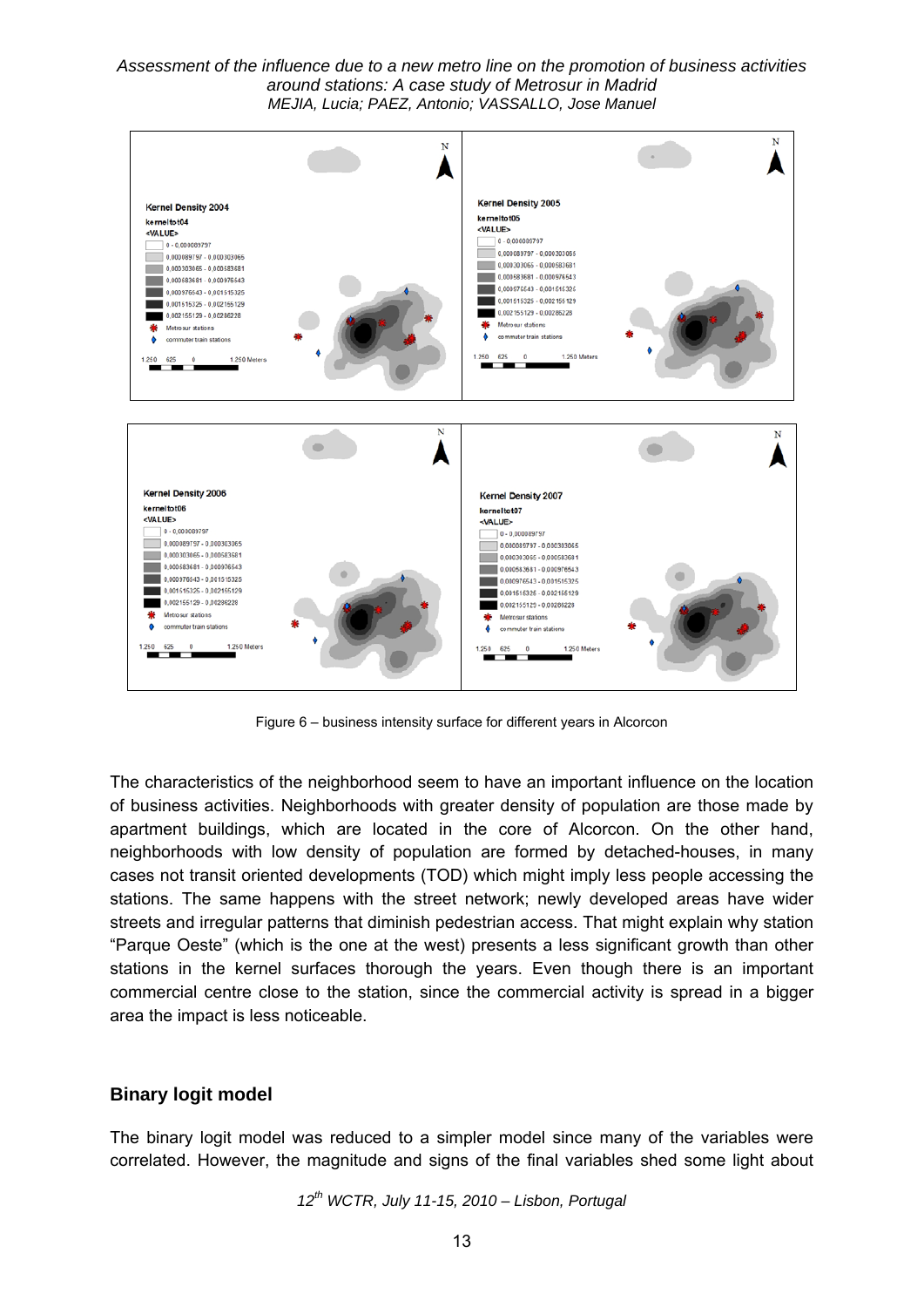the influence of Metrosur. The negative sign of the Metrosur distance (MS) means that the farther the location is from a Metrosur station, the less probable it is to be in use with any business activity. The variable related to population explains that the more people around each establishment, the more probable it is to be in use. The same happens with the WOC vector, which says that the more open establishments there are around each location, it has more probability to be in use.

Many tests were carried out, even using a binary probit model, however, as variables are highly correlated, the same problems arouse and the results were basically the same. For the sake of simplicity, we only present the binary logit model and results.

Table 2 – Estimation results of binary logit model

|              |              | Number of $obs = 6218$        |
|--------------|--------------|-------------------------------|
|              |              | LRchi2 $(3) = 606.28$         |
|              |              | Prob $>chi2 = 0.0000$         |
|              |              | Pseudo $R2 = 0.0737$          |
|              |              | Log likelihood = $-3812.1173$ |
| OC07         | <b>COEF</b>  | STD.ERR.                      |
| МS           | $-0.0138079$ | 0.0026182                     |
| <b>POPD</b>  | 0.0113877    | 0.0011075                     |
| <b>WOC</b>   | 0.0078778    | 0.0010534                     |
| <b>CONST</b> | $-0.7793238$ | 0.1195191                     |

### **Spatial autocorrelation**

Finally, it was verified the Spatial Autocorrelation through Moran's I. The results were the following:

Moran's I index= 0.24 Z Score= 112.39

The above indicates that there is an overall positive spatial correlation, and that there is less than 1% likelihood that this clustered pattern could be the result of a random choice. This result follows the same trend of WOC variable of the logit model, which explains that there is a cluster pattern because the probability of being in use is higher if there are more establishments around each point.

# **DISCUSSION AND CONCLUSION**

Alcorcon seems to have benefited from the increase in accessibility due to Metrosur as shown in the kernel analysis and in the logit model. The logit model confirms that the farther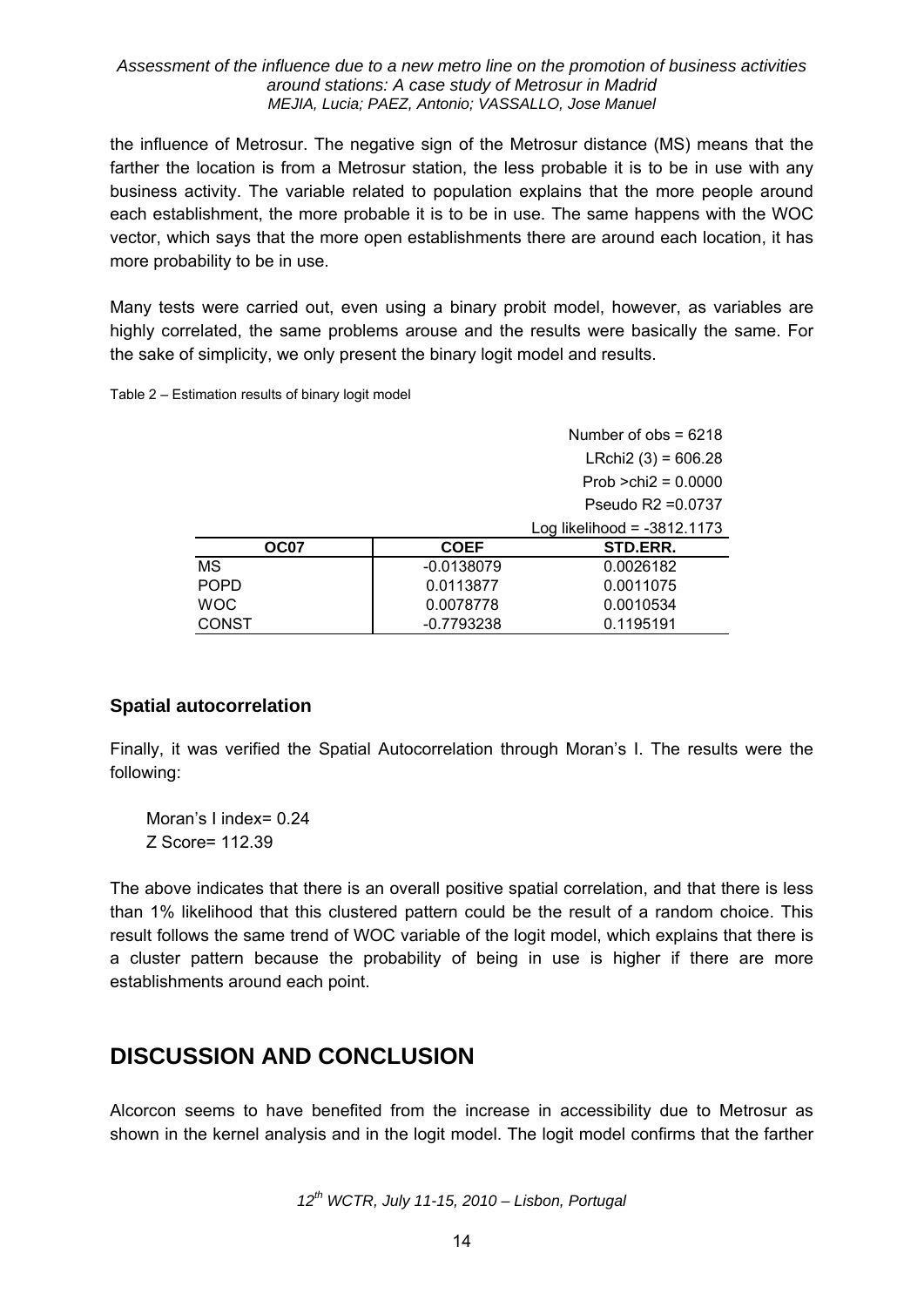a commercial location is from the closest station, the less likely it is to be occupied by any type of economic activity.

It is also shown with the logit model that more concentration of people around each point enhances the location of economic activities.

The kernel surfaces also demonstrate spatial variations in the clustering pattern among the years. They show an increase in economic activities in space which might have been triggered by the new urban transport infrastructure. It is shown that economic activities are spread out in the city, located at new neighborhoods, however the density is higher as one gets closer to downtown and around the stations. It is interesting to point out the difference with the north part of Alcorcon, where the density of establishments has not increased as much as the regions close to the stations.

The results about agglomeration both by the logit regression and Moran's I, validate the theory about geographic clusters of economic activities due to their economic linkages at intra-metropolitan level. The more open establishments there are around each point, the more probability it has to be in use by any economic activity.

This study proves the importance of GIS tools for analysis and the importance of spatial statistics to explain the relation in urban form. It leaves many doors opened to further research. An analysis that considers the type of business activity (industrial, retail, services and so on) and their clustering would be very interesting. Similarly, an analysis of the jobs created in the area would shed plenty of light on the influence of the increase in transportation accessibility on the labor market. Finally, an analysis of the relationships among the five municipalities as a result of Metrosur can also be of great interest. Of course, the key factor to succeed with any of these analysis is the availability of detailed data.

## **AKNOWLEDGMENTS**

The authors would like to thank Professors Javier Gutierrez & Juan Carlos Garcia from the Department of Human Geography of the Universidad Complutense de Madrid and the Bureau of Statistics of the Region of Madrid for the information shared with us that helped to carry out this research. Special thanks are due to Emilio Ortega and Belen Martin for their support on GIS. Financial support from the Ministry of Science and Innovation of Spain (TRA2006-07008) is gratefully acknowledged.

# **REFERENCES**

Banister, D. and Berechman, J. (2000). Transport investment and economic development. Routledge.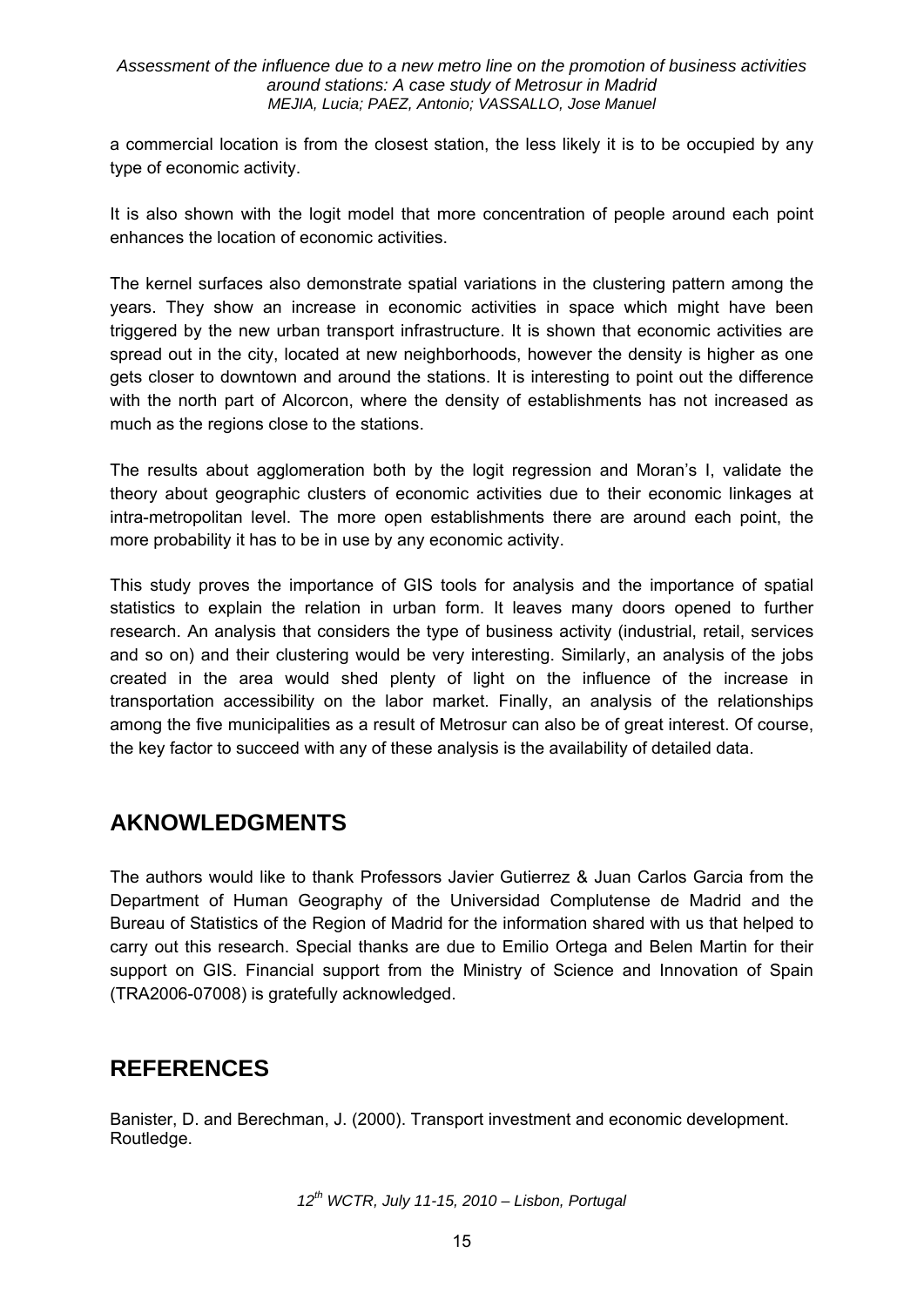Banister, D. and Berechman, Y. (2001). Transport investment and the promotion of economic growth. J.Transp.Geogr. 9. Elsevier. 3. 209-218

Ben-Akiva, M. and Lerman, S. R. (1985). Discrete choice analysis: theory and application to travel demand. MIT press.

Boarnet, M. G. (2006). Conducting impact evaluations in urban transport. Doing impact evaluation series 5. The World Bank.

Comunidad, de M. NOMECALLES. Nomenclator Oficial y Callejero. Consejería de Economía e Innovación Tecnológica. Instituto de Estadística. 2009.

Consorcio Regional de Transportes de Madrid. (2006). Encuesta domiciliaria de movilidad en día laborable de 2004 en la Comunidad de Madrid. Resumen de Resultados. CRTM.

Cressie, Noel. (1991). Statistics for spatial data. John Wiley and Sons, Inc.

Fujita, M. (1989). Urban economic theory: land use and city size/Masahisa Fujita. Cambridge University Press.

Graham, D. (2005). Transport investment, agglomeration and urban productivity. 4–6

Gutiérrez, J. and García-Palomares, J. C. (2008). Distance-measure impacts on the calculation of transport service areas using GIS. Environment and Planning B: Planning and Design. 35. Pion Ltd, London. 3. 480-503

Holl, A. (2004). Manufacturing location and impacts of road transport infrastructure: empirical evidence from Spain. Regional Science and Urban Economics. 34. Elsevier. 3. 341-363

Hsiao, S., Lu, J., Sterling, J. and Weatherford, M. (1997). Use of geographic information system for analysis of transit pedestrian access. Transportation Research Record: Journal of the Transportation Research Board. 1604. Trans Res Board. -1. 50-59

Inc, C. S. (1998). TCRP Report 35: Economic Impact Analysis of Transit Investment: Guidebook for Practitioners. National Academy Press, Washington, DC.

Instituto Nacional de Estadística. (2008). Población por municipios de Madrid. 2009.

Maddala, G. S. (1986). Limited-dependent and qualitative variables in econometrics. Cambridge Univ Press.

Maoh, H. and Kanaroglou, P. (2007). Geographic clustering of firms and urban form: a multivariate analysis. Journal of Geographical Systems. 9. Springer. 1. 29-52

Mas, M. and Maudos, J. (2004). Infraestructuras y crecimiento regional en España diez años después. Instituto de Estudios Fiscales. 143

Melis, M., Arnaiz, M., Trabada, J., et al. (2003). Metrosur. Conserjería de Obras Públicas, Urbanismo y Transportes.